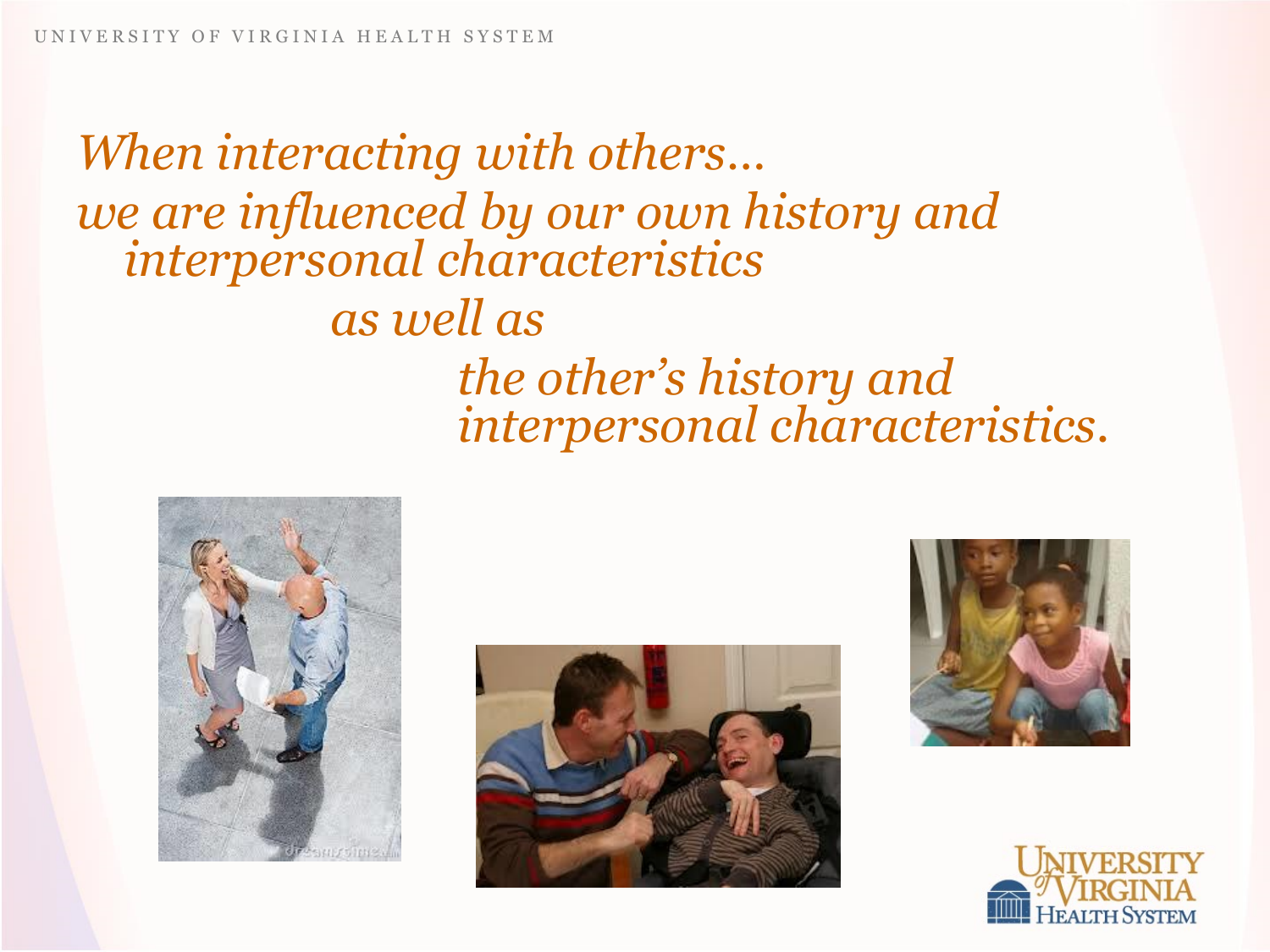### Two components

- Learning history: "our personal rules" – Genogram
	- Significant other history
- Interpersonal circumplex/circle: "the rules" – interpersonal dispositions and interactions – two axes

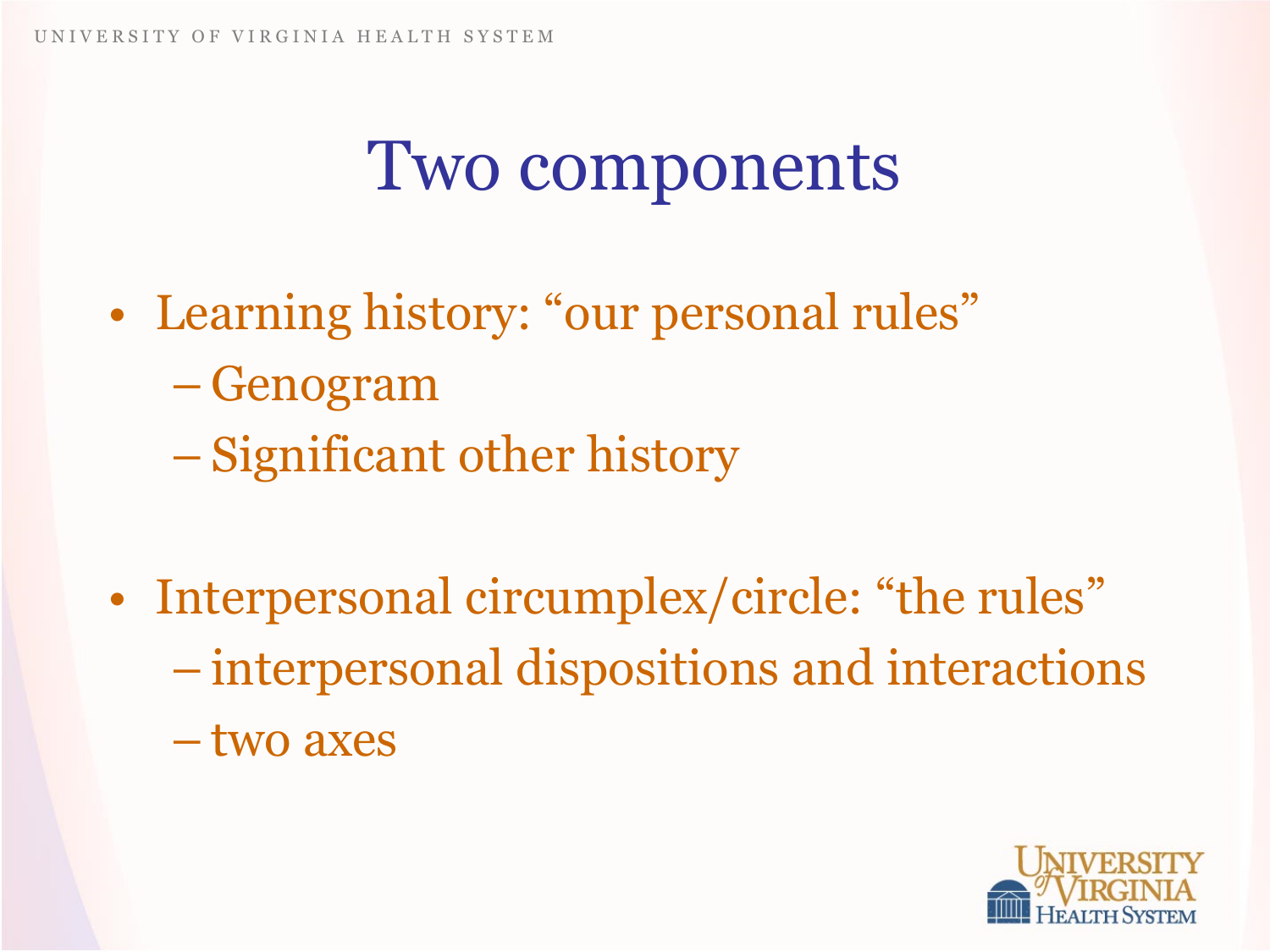- We can increase interpersonal communication effectiveness by increasing awareness of our own interpersonal communication learning history, current thoughts and emotions and our own interpersonal impact upon others.
- Thus, we need to be able to know our own emotions, thoughts, reactions, intentions, and feelings, but this is only part of the equation.

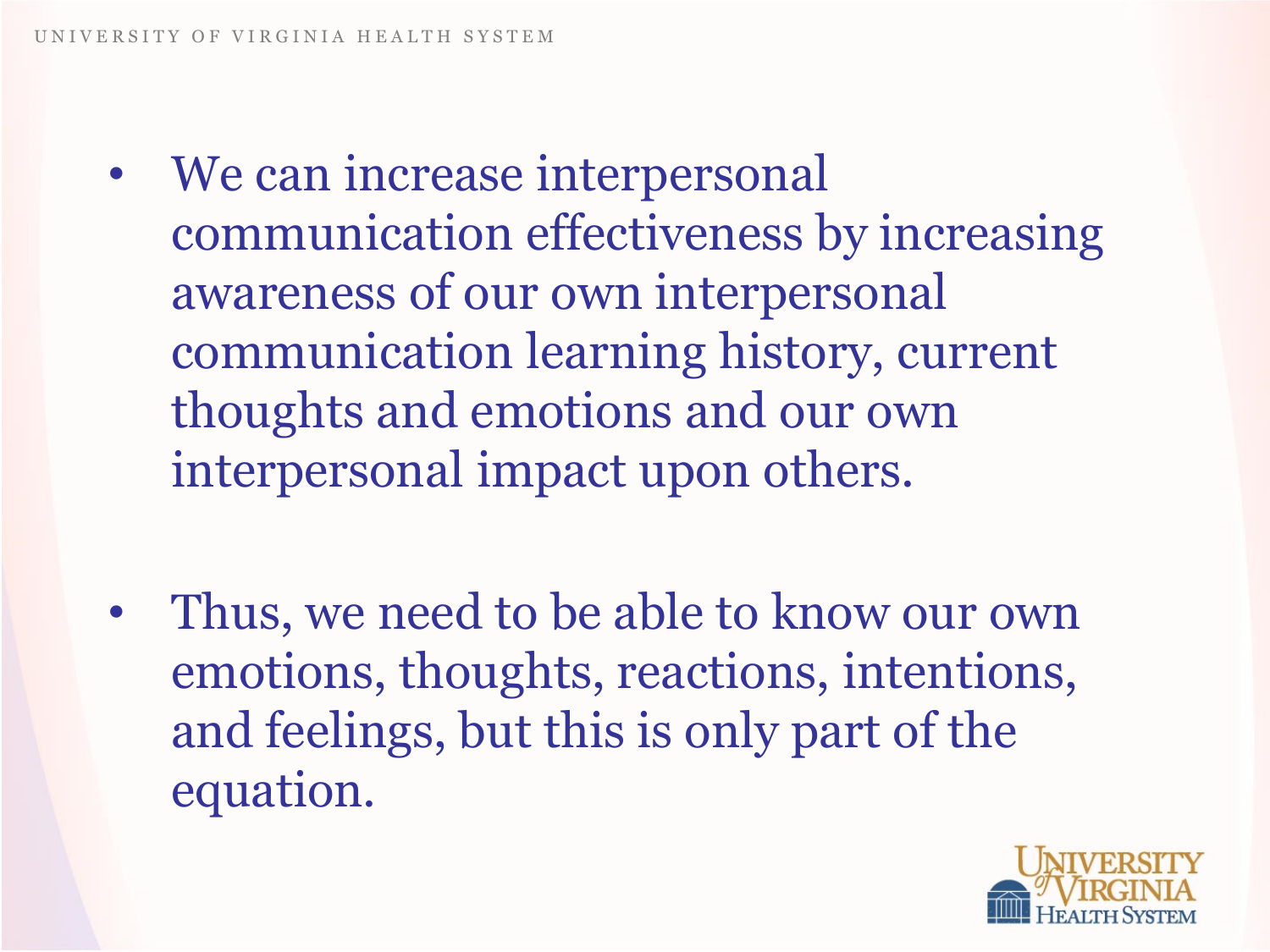- We can gauge how others are perceiving our interpersonal communication by their emotional and behavioral interpersonal communication response to us.
- Awareness of ourselves can then be extended to others – we can become more aware and mindful that others come to us with a learning history and their own interpersonal characteristics as well as reactions to our interpersonal stance.

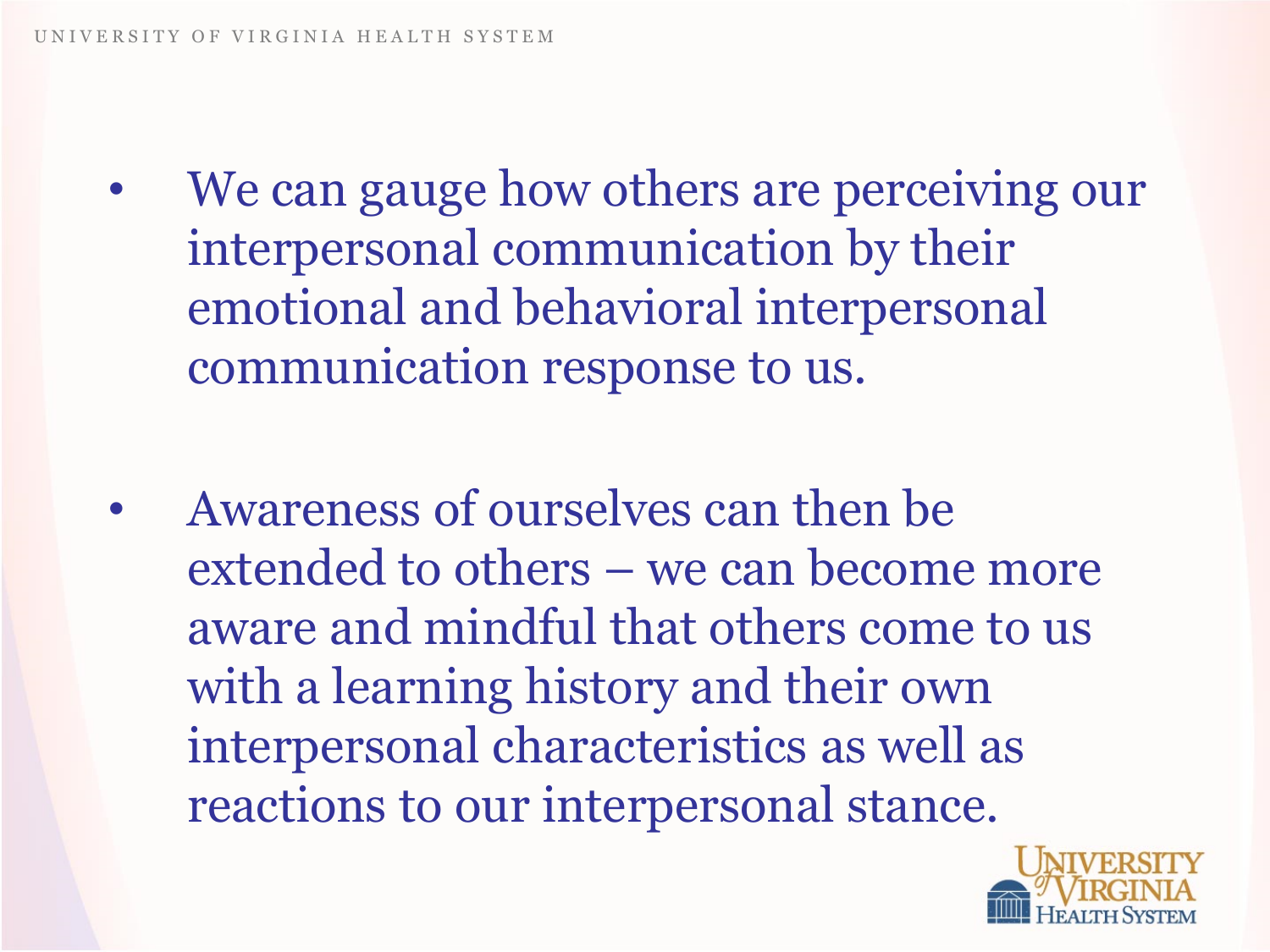#### UNIVERSITY OF VIRGINIA HEALTH SYSTEM Explaining The Interpersonal Circumplex

Goal: to understand the interpersonal "pulls" of agency and affiliation in an interacting dyad. Defined graphically by two orthogonal axes: 1. vertical axis: **agency** (dominance, control, status, power) 2. horizontal axis: **affiliation** (friendly, communion, communal, solidarity)

Technique: People interacting do so in predictable ways along two primary domains of agency and affiliation as depicted in the interpersonal circle or circumplex. Agency is described on a continuum from assertiveness or dominance to submission or lack of power/agency, and these two "pull" for each other. Affiliation is described on a continuum from friendly or approachable to hostile or producing a desire to avoid. Affiliation acts differently from agency, in that they repel each other, so that hostile "pulls" for hostile and friendly "pulls" friendly interpersonal feelings or urges in others. There are also combination areas in the circumplex including hostile dominant and hostile submissive on the hostile side of the circle and friendly dominant and friendly submissive on the friendly side. These components again pull for each other, similar to the ways seen in hostility and friendly behaviors/statements. There is a neutral space in the middle of the circle which is neither friendly nor hostile, dominant nor submissive. It is an intentionally neutral place where one is mindfully aware of the interactions, yet still involved.

Evidence: This is a well-studied model for conceptualizing, organizing, and assessing interpersonal motives, dispositions, desires, skills and interactions. Natural selection has favored coordinating agency and affiliation- they are both essential yet distinct. See attached list of references.

Suggestion for use: This is useful in helping people better understand their interpersonal impact on others and vice versa. It can be used to examine a previous interaction and explore the different pulls within a conversation or interaction and perhaps better understand why things unfolded as they did. It can also be used to help explore future interpersonal interactions or help clarify the potential impact of behaviors or words on others. It can also be helpful to explore exactly where different types of verbal and nonverbal communications fall on the circumplex and to examine what neutral communications are as well as their role in helping to by time and encourage mindful responses instead of reactions.

Potential barriers and how to overcome: It is easy to forget about the pulls that others have on us and fall into "reacting" to the interpersonal pulls instead of being mindful of what is happening to us emotionally. A helpful thing to do is to visualize the circle and imagine where you think the other person is on the interpersonal circle and examine what that will naturally pull for you and where you are located on the circle in response. This will help you better understand prior to reacting. You may then respond more intentionally by moving into a neutral place in order to more fully explore what is going on and what you want to achieve. You may then decide what you want to achieve interpersonally and where you need to be on the circle in order to facilitate achievement of your goal.

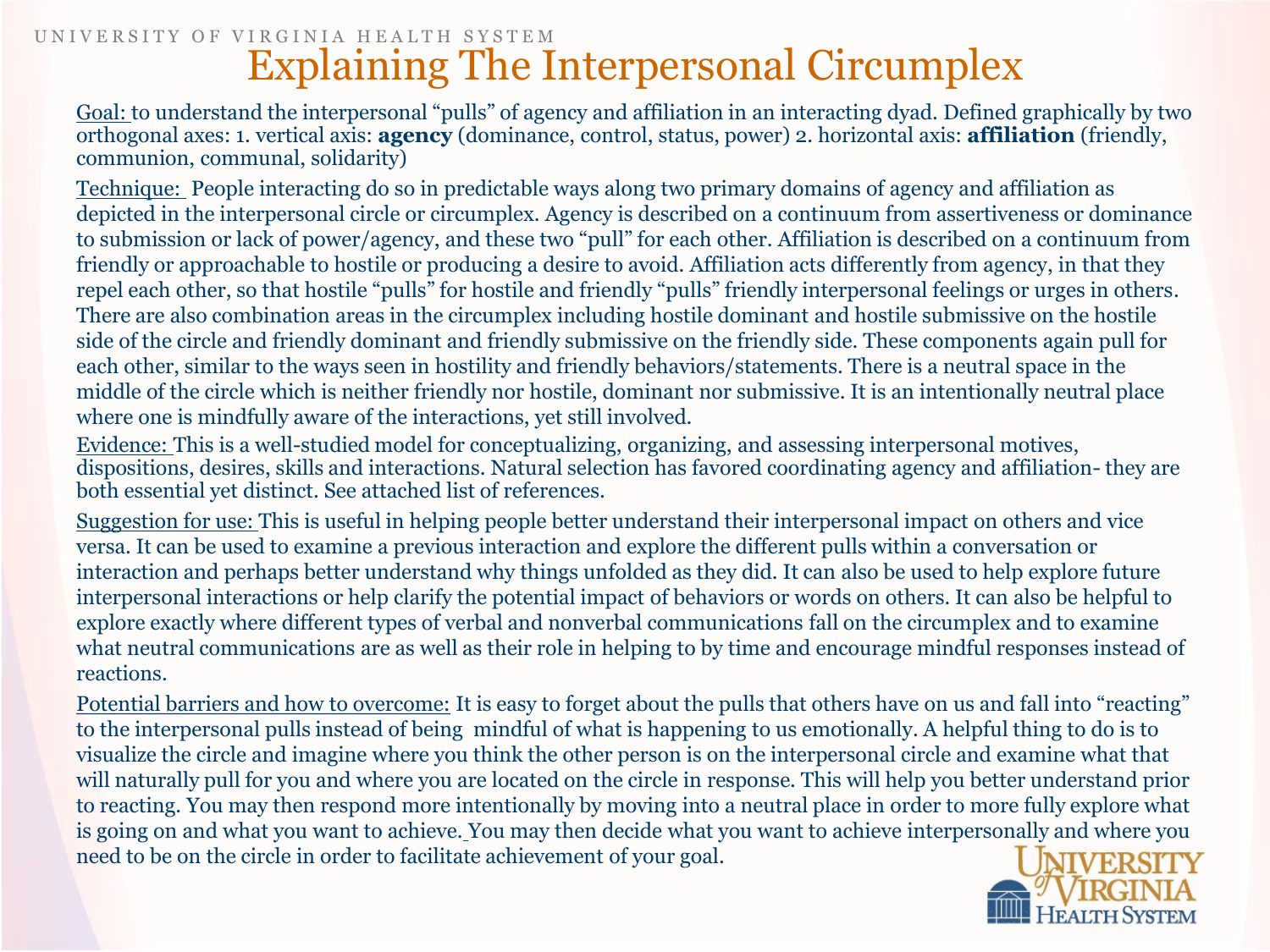# Interpersonal Circle or Circumplex

Model for conceptualizing, organizing, and assessing interpersonal motives, values, dispositions, and interactions.

Defined graphically by two orthogonal axes: 1. vertical axis: **agency** (dominance, control, status, power) 2. horizontal axis: **affiliation** (friendly, communion, solidarity)

*Natural selection has favored coordinating agency and affiliation- they are both essential yet distinct*

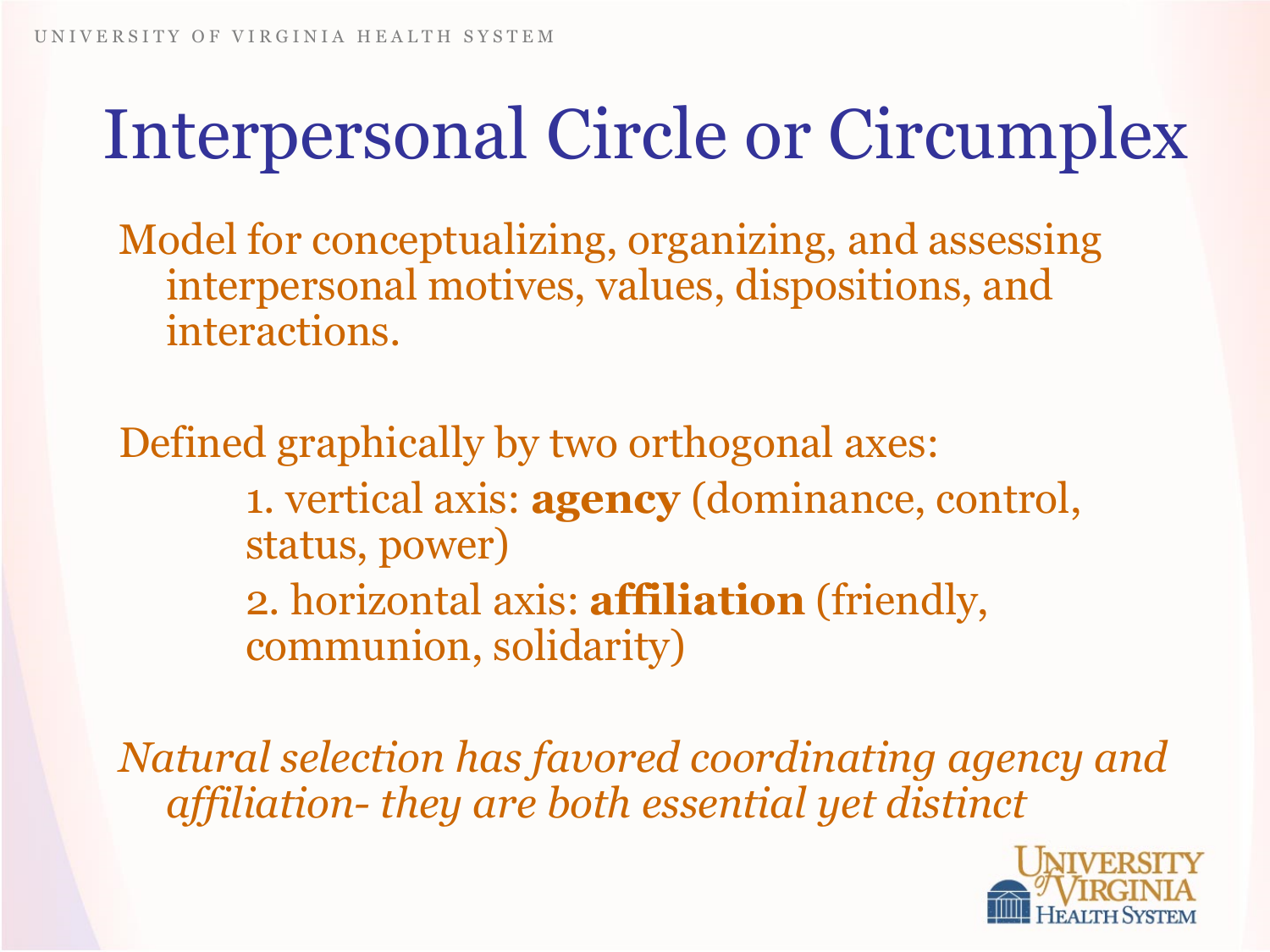## Interpersonal Circle or Circumplex

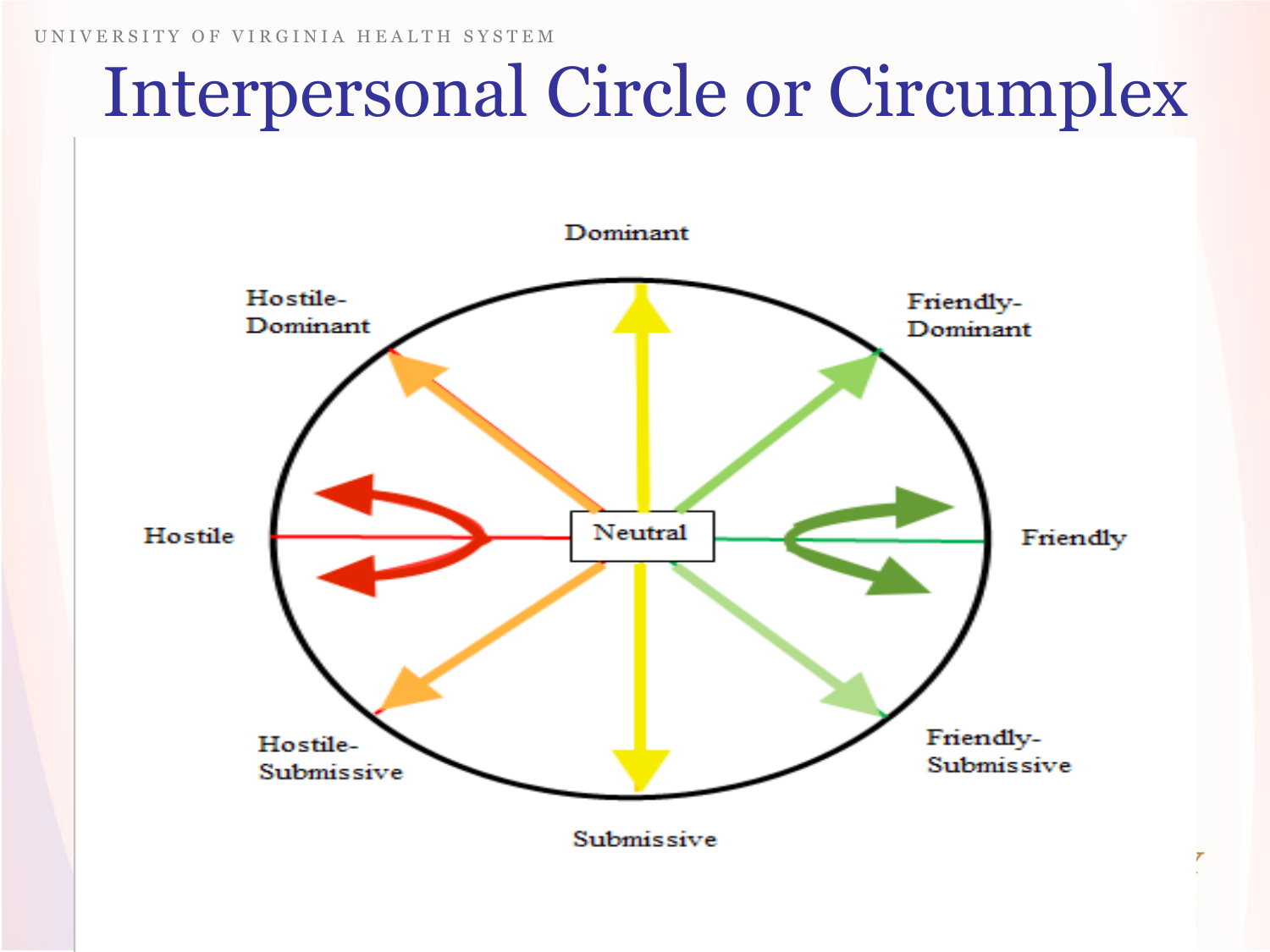### Can Assess

• Individual

**Traits** Values Problems Self-efficacy Desired goals **Motives** 



• Interpersonal Interactions

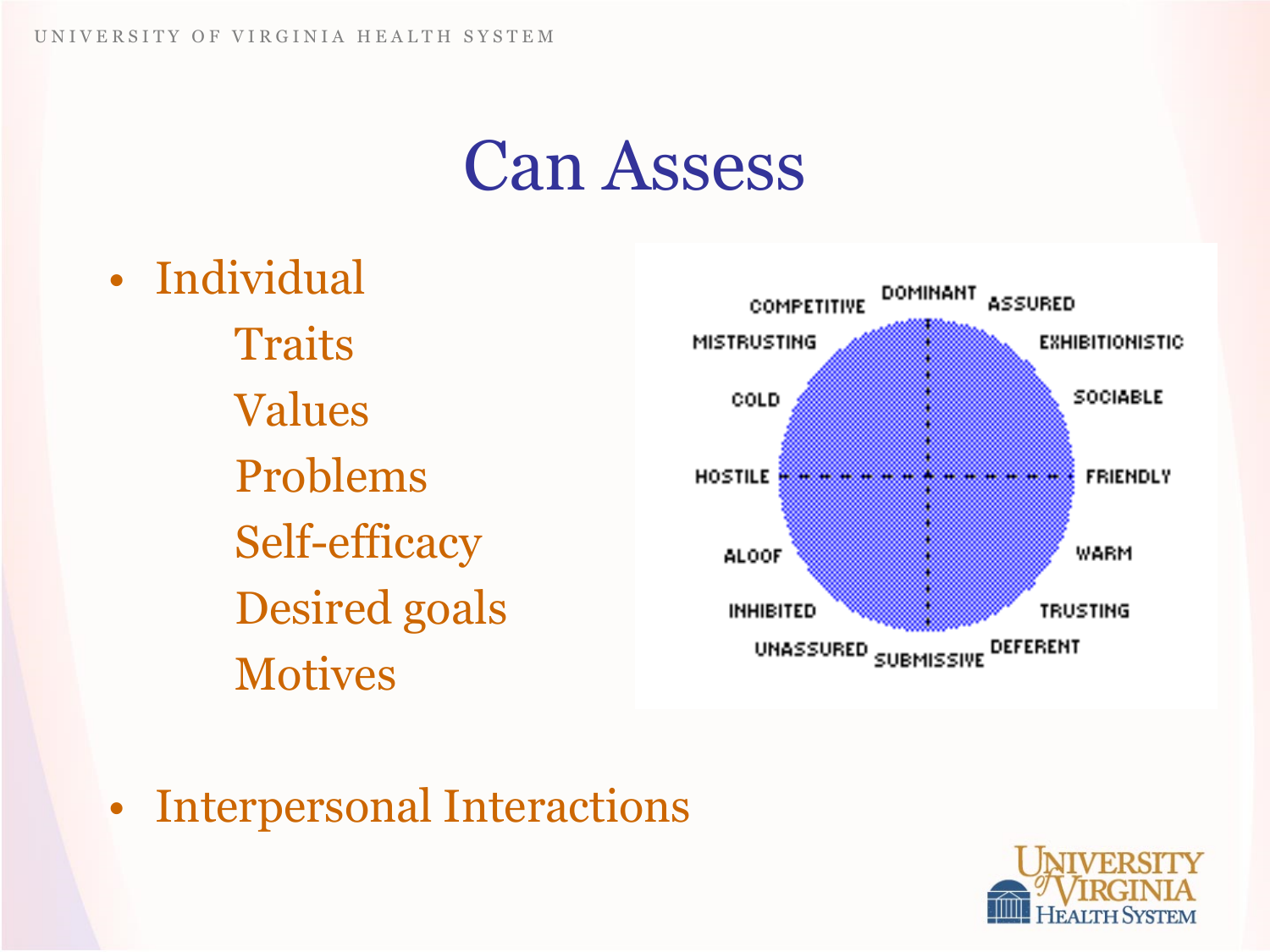## Prototypical Styles

Dominant: "Do what I say and you 'll be OK." Hostile-dominant: "Your efforts are disappointing; I'll have to do it for you."

Hostile: "You annoy me; stay way from me."

- Hostile-submissive: "I know you need help, but I can 't see you anytime soon."
- Submissive: "I' m here for you, tell me what you need and want."
- Friendly-submissive: "You' re wonderful; I think you should do whatever you want."

Friendly: "I like you and want to help you."

Friendly-dominant: "I' m clever and will dazzle you with my talents."

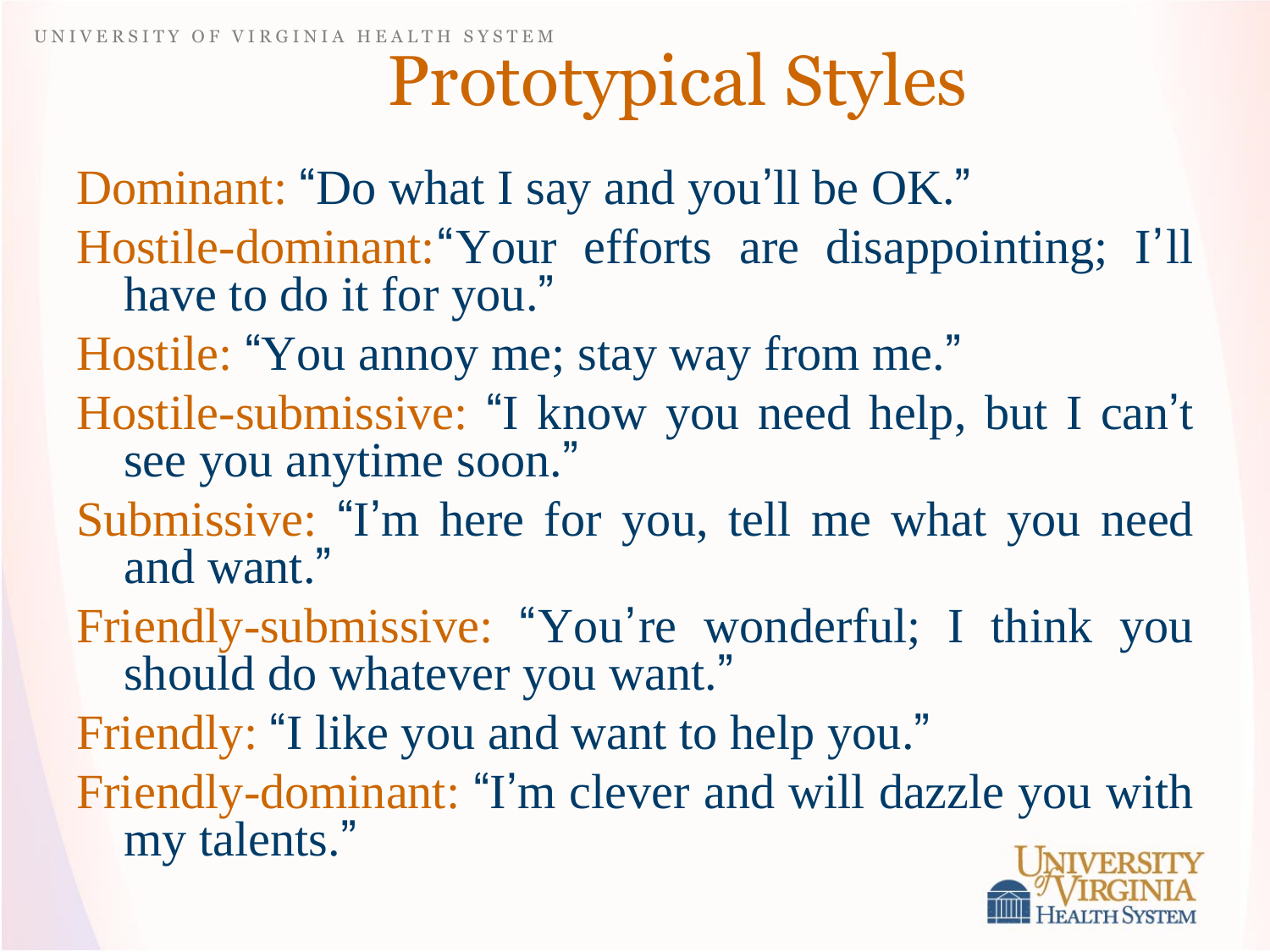### UNIVERSITY OF VIRGINIA HEALTH SYSTEM Communication Styles

|                                              | <b>Passive</b>                                                                                                      | <b>Assertive</b>                                                               | <b>Aggressive</b>                                                                               |
|----------------------------------------------|---------------------------------------------------------------------------------------------------------------------|--------------------------------------------------------------------------------|-------------------------------------------------------------------------------------------------|
| <b>Definition</b>                            | <b>Communication style in which you</b>                                                                             | <b>Communication style in which you</b>                                        | <b>Communication style in which</b>                                                             |
|                                              | put the rights of others before                                                                                     | stand up for your rights while                                                 | you stand up for your                                                                           |
|                                              | your own, minimizing your                                                                                           | maintaining respect for the                                                    | rights but you violate the                                                                      |
|                                              | own self worth                                                                                                      | rights of others                                                               | rights of others                                                                                |
| Implica-<br>tions                            | my feelings are not important<br>I don't matter<br>I think I'm inferior                                             | we are both important<br>we both matter<br>I think we are equal                | your feelings are not<br>important<br>you don't matter<br>I think I'm superior                  |
| <b>Verbal</b>                                | apologetic                                                                                                          | <b>I</b> statements                                                            | you statements                                                                                  |
| <b>Style</b>                                 | overly soft or tentative voice                                                                                      | firm voice                                                                     | loud voice                                                                                      |
| Non-                                         | looking down or away                                                                                                | looking direct                                                                 | staring, narrow eyes                                                                            |
| <b>Verbal</b>                                | stooped posture, excessive head                                                                                     | relaxed posture, smooth and                                                    | tense, clenched fists, rigid                                                                    |
| <b>Style</b>                                 | nodding                                                                                                             | relaxed movements                                                              | posture, pointing fingers                                                                       |
| <b>Potential</b><br><b>Conse-</b><br>quences | lowered self esteem<br>anger at self<br>false feelings of inferiority<br>disrespect from others<br>pitied by others | higher self esteem<br>self respect<br>respect from others<br>respect of others | guilt<br>anger from others<br>lowered self esteem<br>disrespect from others<br>feared by others |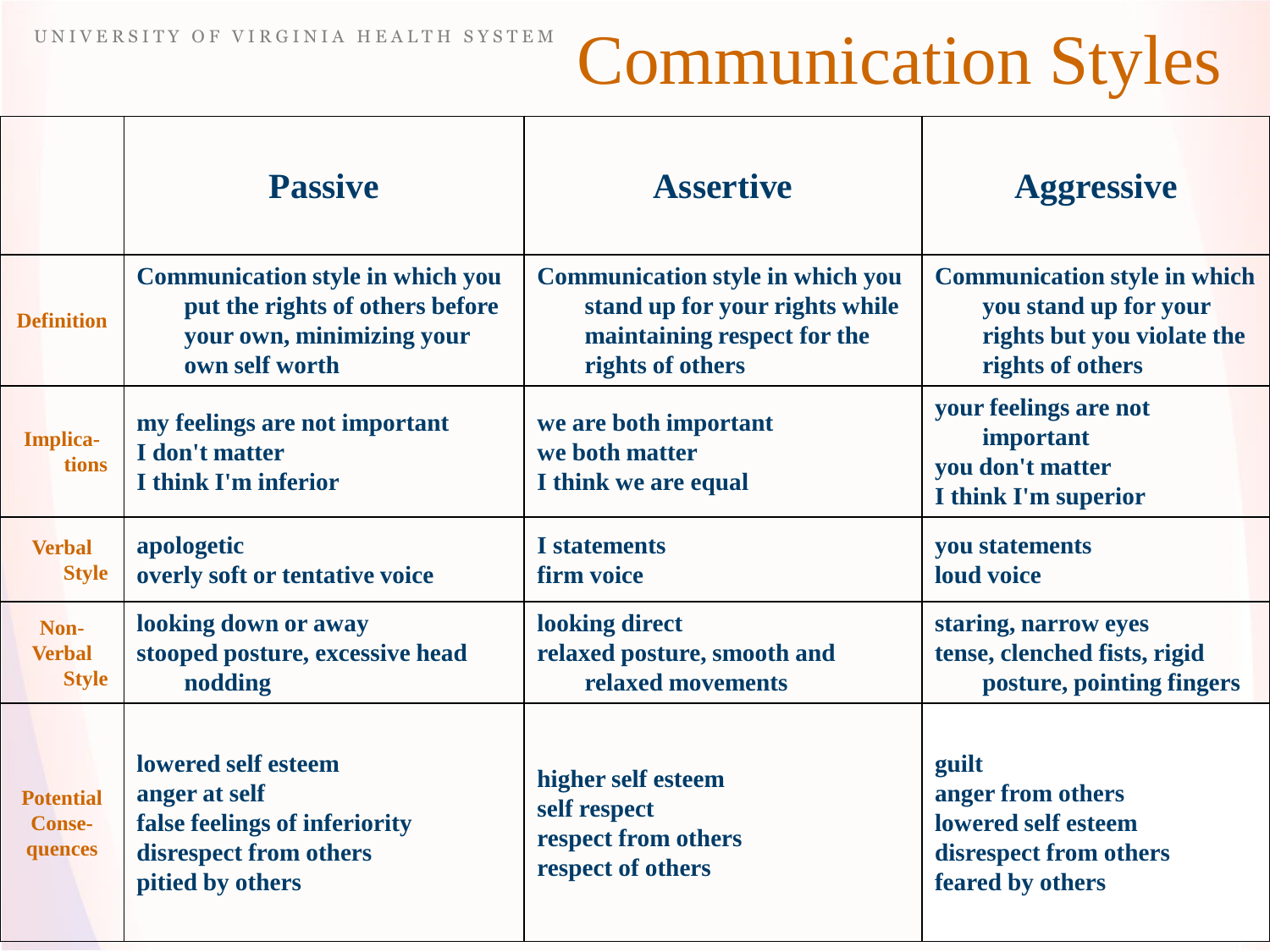## Points to Remember

- What "pulls" for what if others are perceiving you as hostile dominant (HD) but you are expecting a friendly submissive (FS) response… this will not work.
- Think about where you are and what you are pulling from others and what you WANT to pull.
- The "pull" is present even if we do not act on it.
- Optimal way to be is flexible and able to move around the circle intentionally and mindfully.

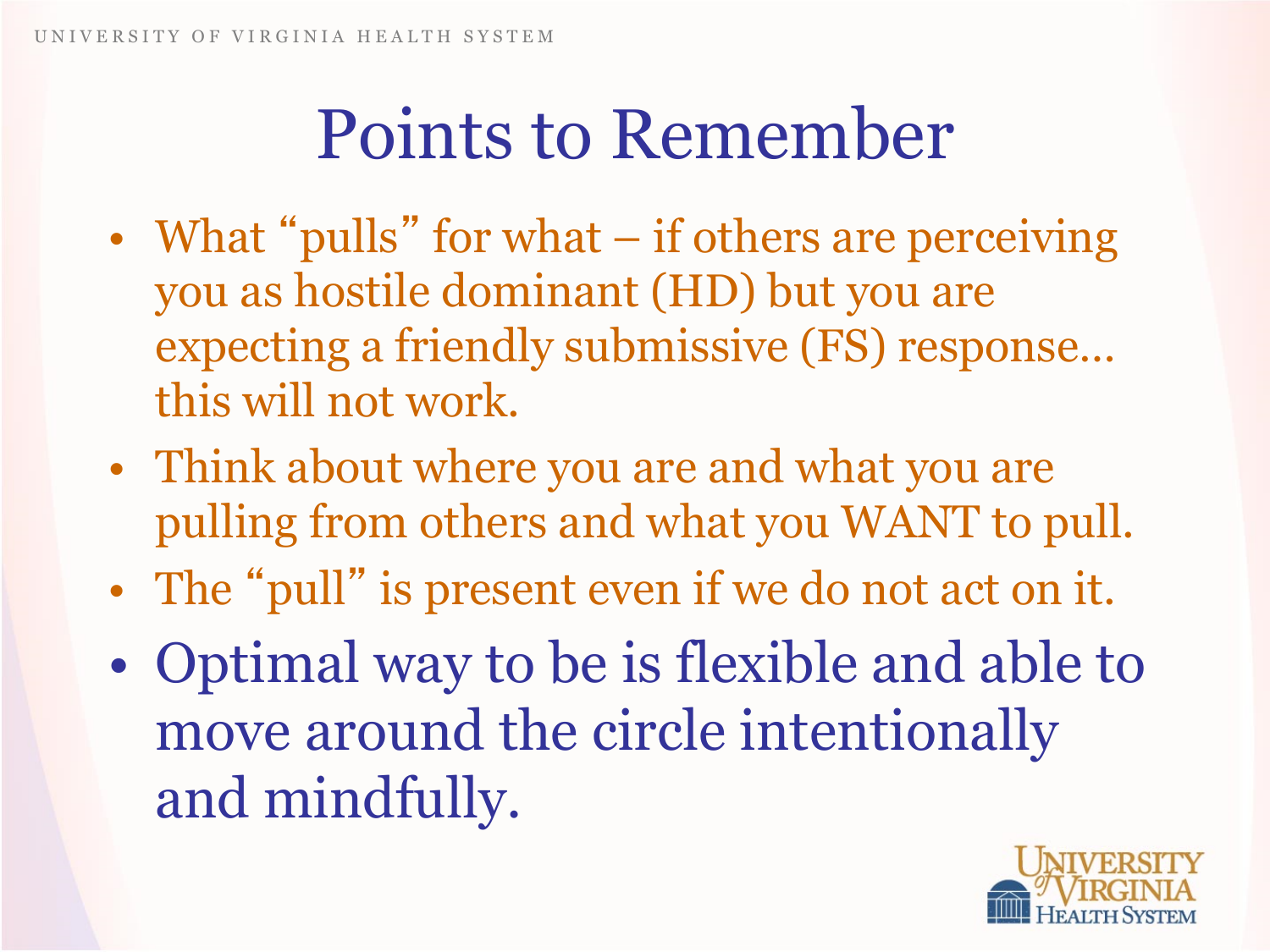# Difficulties more likely to arise when..

- 1. Less productive interpersonal interactions when two people try to take the same position on the interpersonal circumplex in the dominant or submissive quadrants.
- 2. Conflictual dynamic between two people on the hostile side of the circle:
	- Hostile pulls Hostile
	- Hostile Dominant pulls Hostile Submissive
	- Hostile Submissive pulls Hostile Dominant

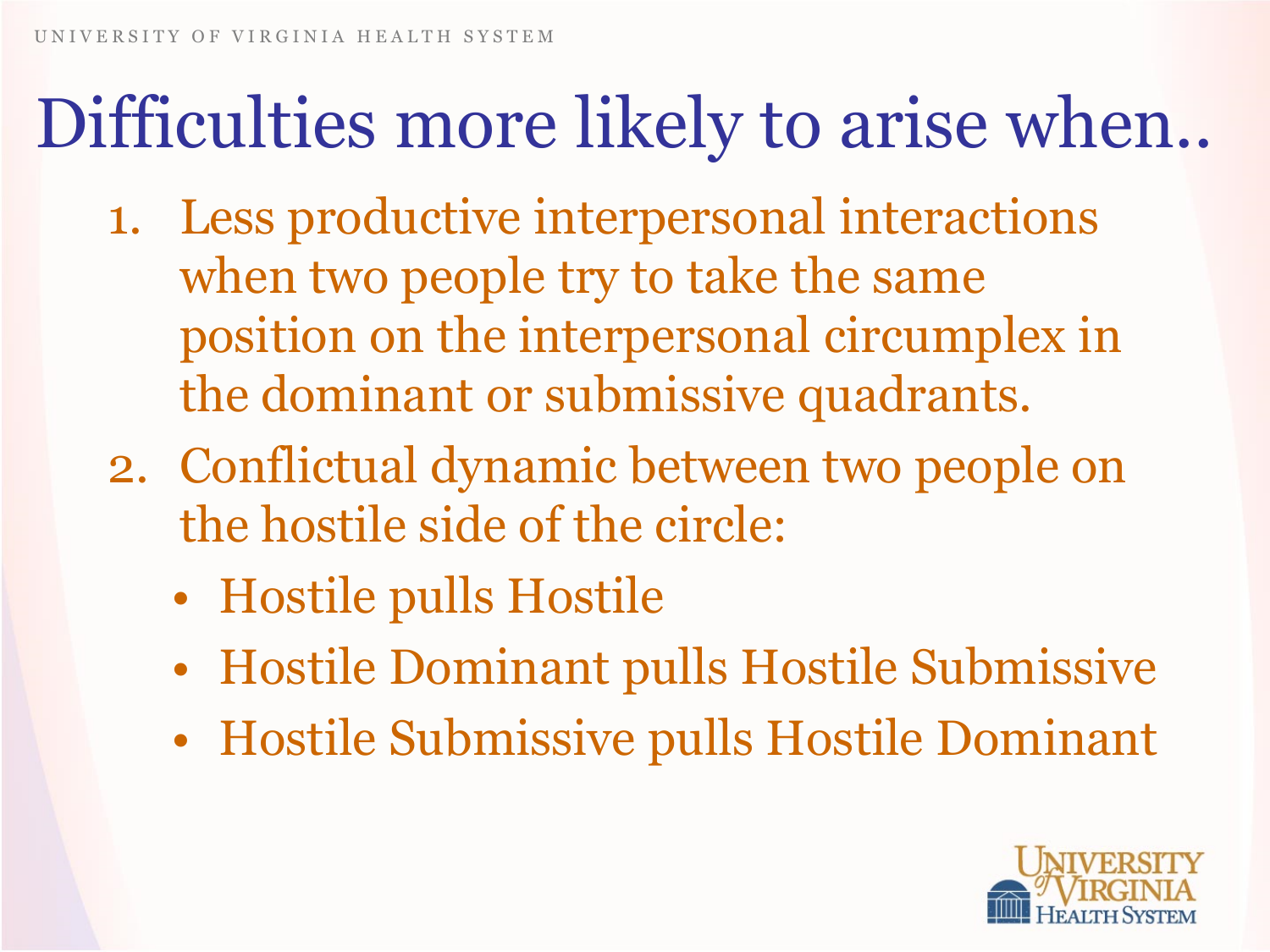# Challenging Pulls



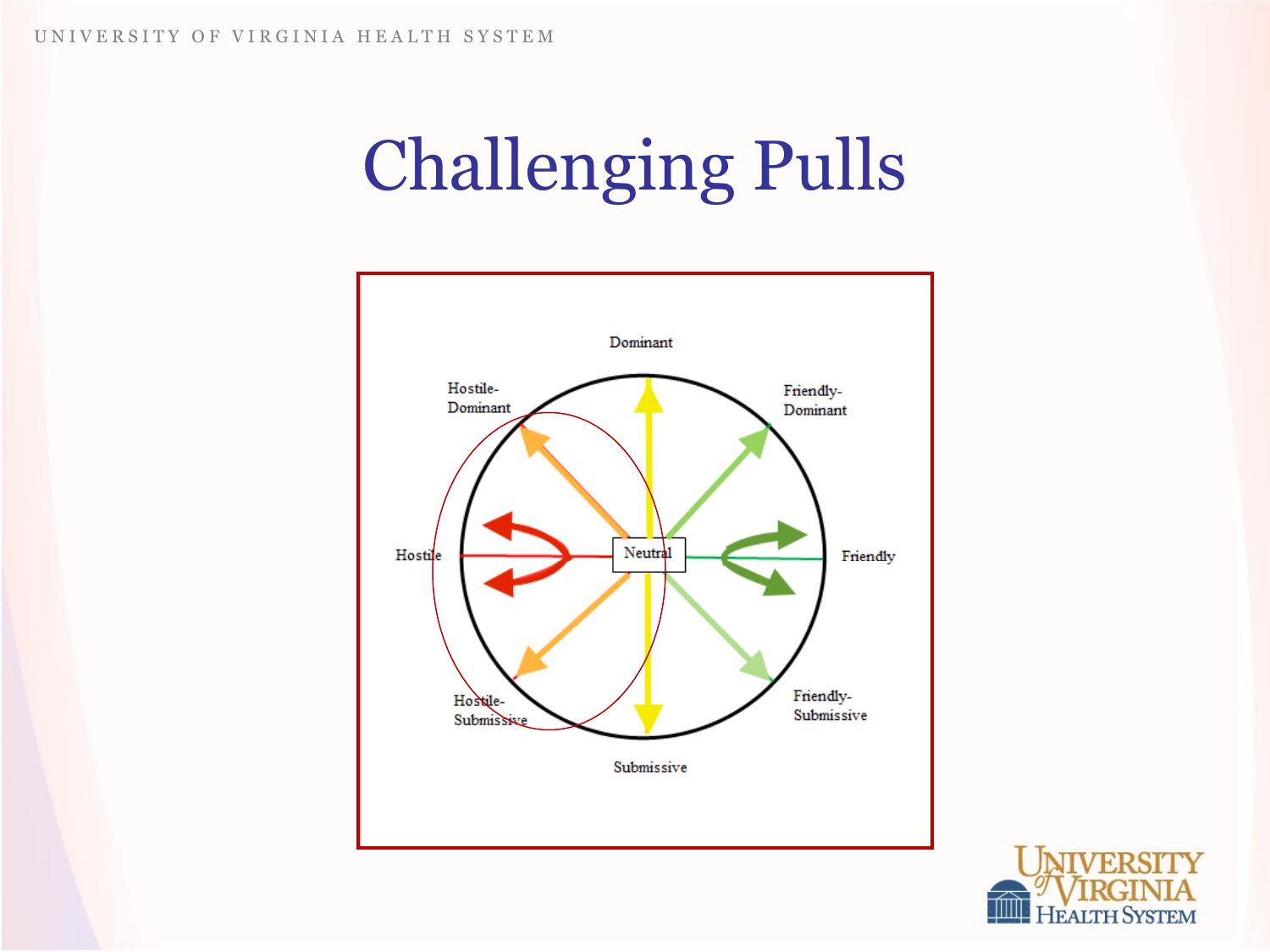# Pull for Hostility



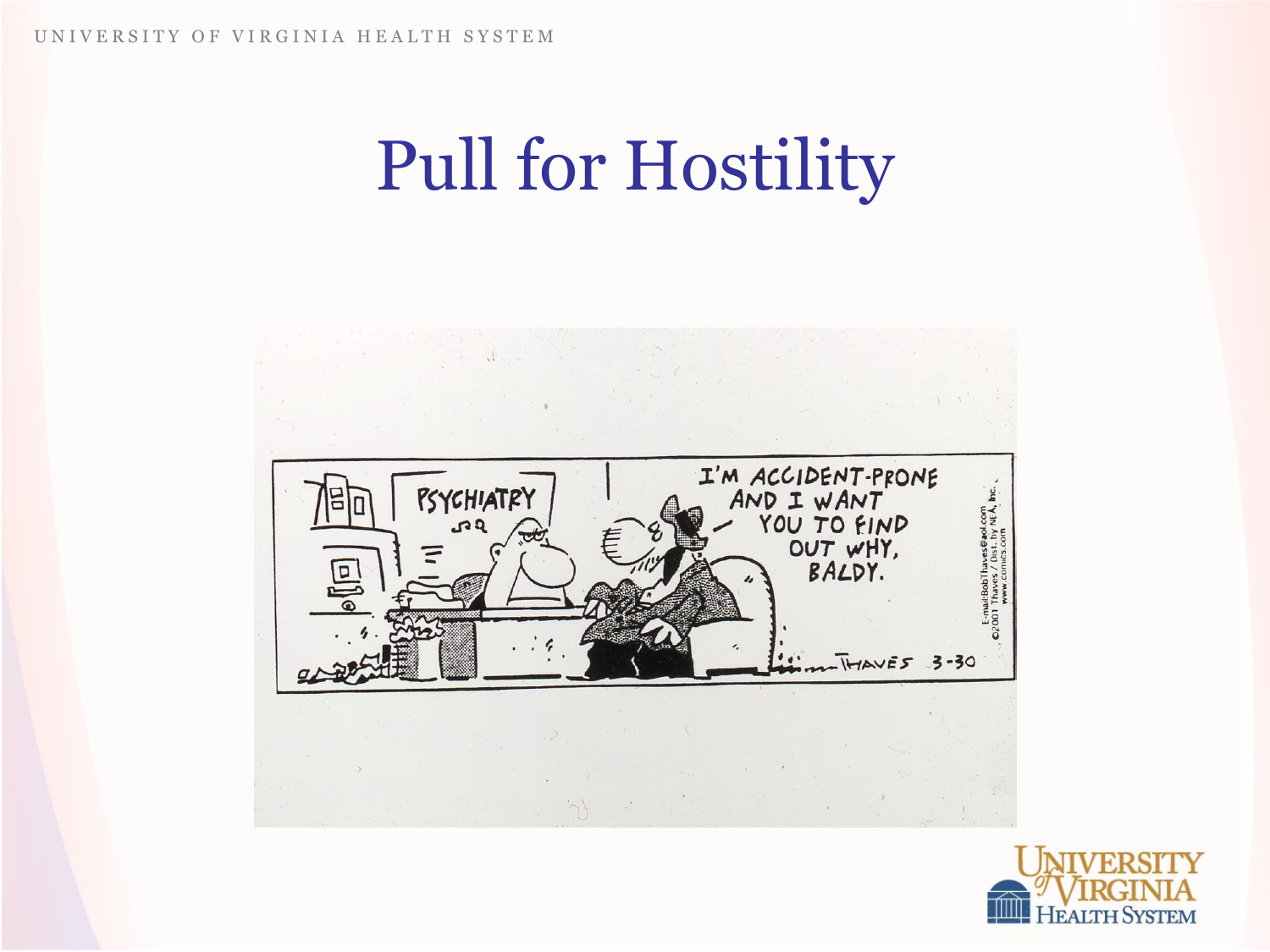UNIVERSITY OF VIRGINIA HEALTH SYSTEM

### What Can You Control?



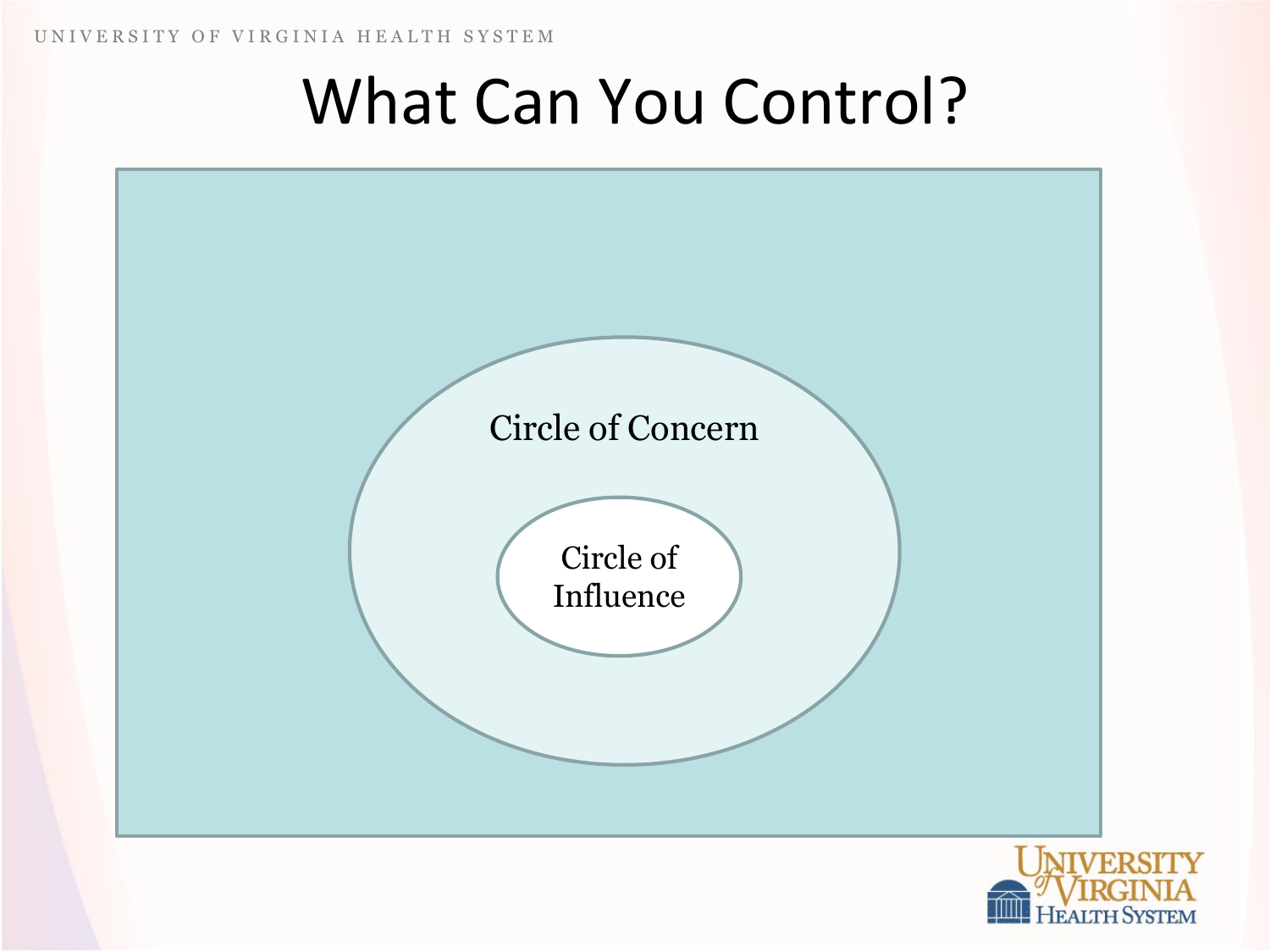### **Means-End Thinking**

- **1. Set a goal that is realistic and attainable. This means your goal is under your circle of influence, not just circle of concern.**
- **2. Must be clear about goal and determine if it is something you have control over or not, and determine if this is the actual goal you want to focus on at this particular moment.**
- **3. Goals that are not realistic or attainable and these need to be acknowledged and revised.**
- **4. A helpful thing to do is to intentionally think about what your goal is prior to entering into an interaction and then explore in your own mind if this is something that you think you can control and that the environment can reasonably produce. If these are not the case, think about what is the next most important, urgent and achievable goal in the situation and work towards that end.**
- **5. Thoughts, emotions, and behaviors that do not work towards these goals or are not relevant or helpful in moving toward these goals can be laid aside, and thus reduce unnecessary emotional, behavioral or interpersonal distractions or disruptions towards goal achievement.**
- **6. Imagine where on the interpersonal circumplex you need to be to help move towards achieving this goal.**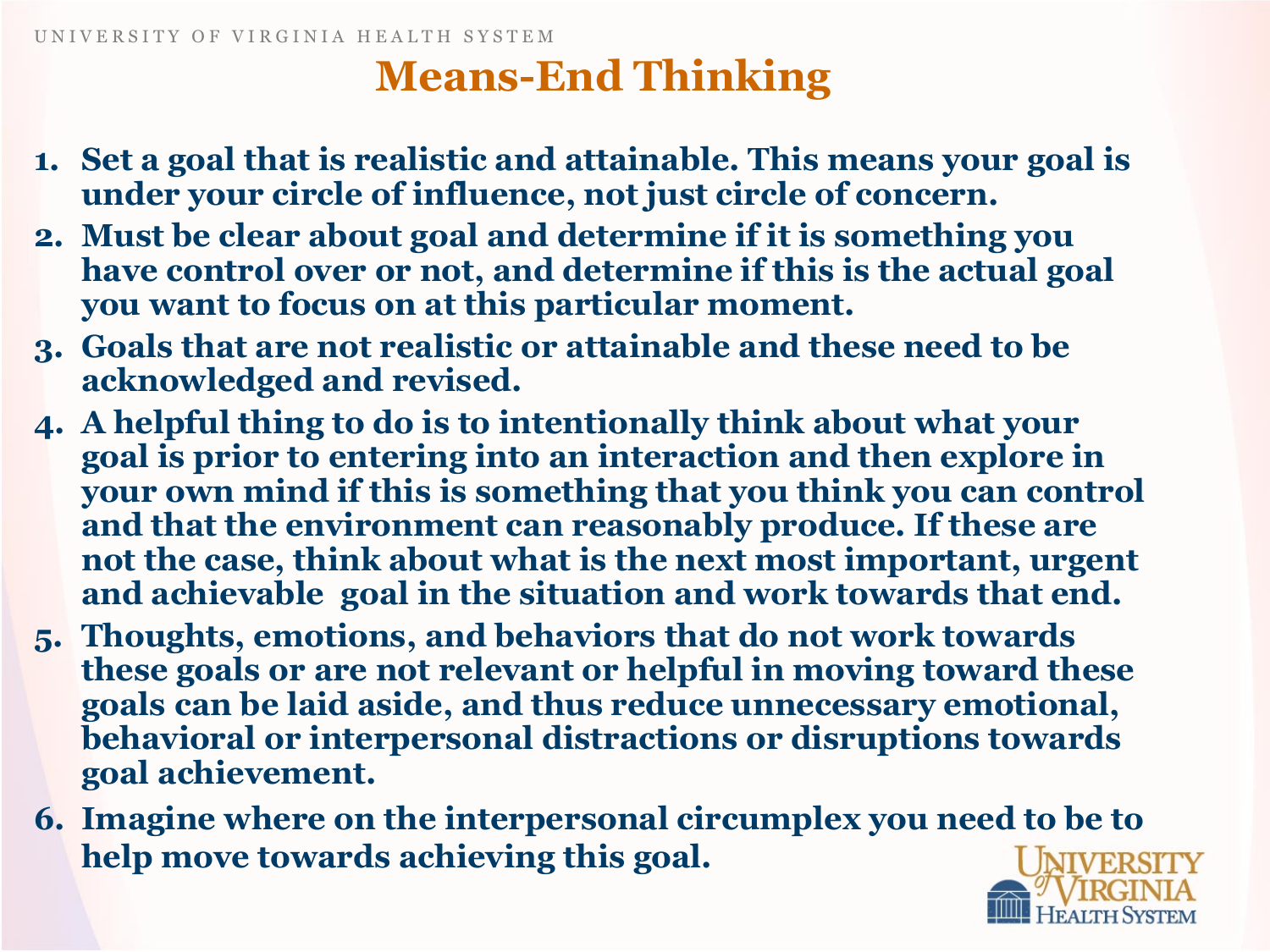### **Be Mindful** or *Go to Neutral*



Promotes a type of metacognition

Allows one to step back and recognize the individual "hot spot" or what is being "pulled"

Allows one to recognize location on the interpersonal circumplex and the interpersonal pulls from others upon us and from our self towards others

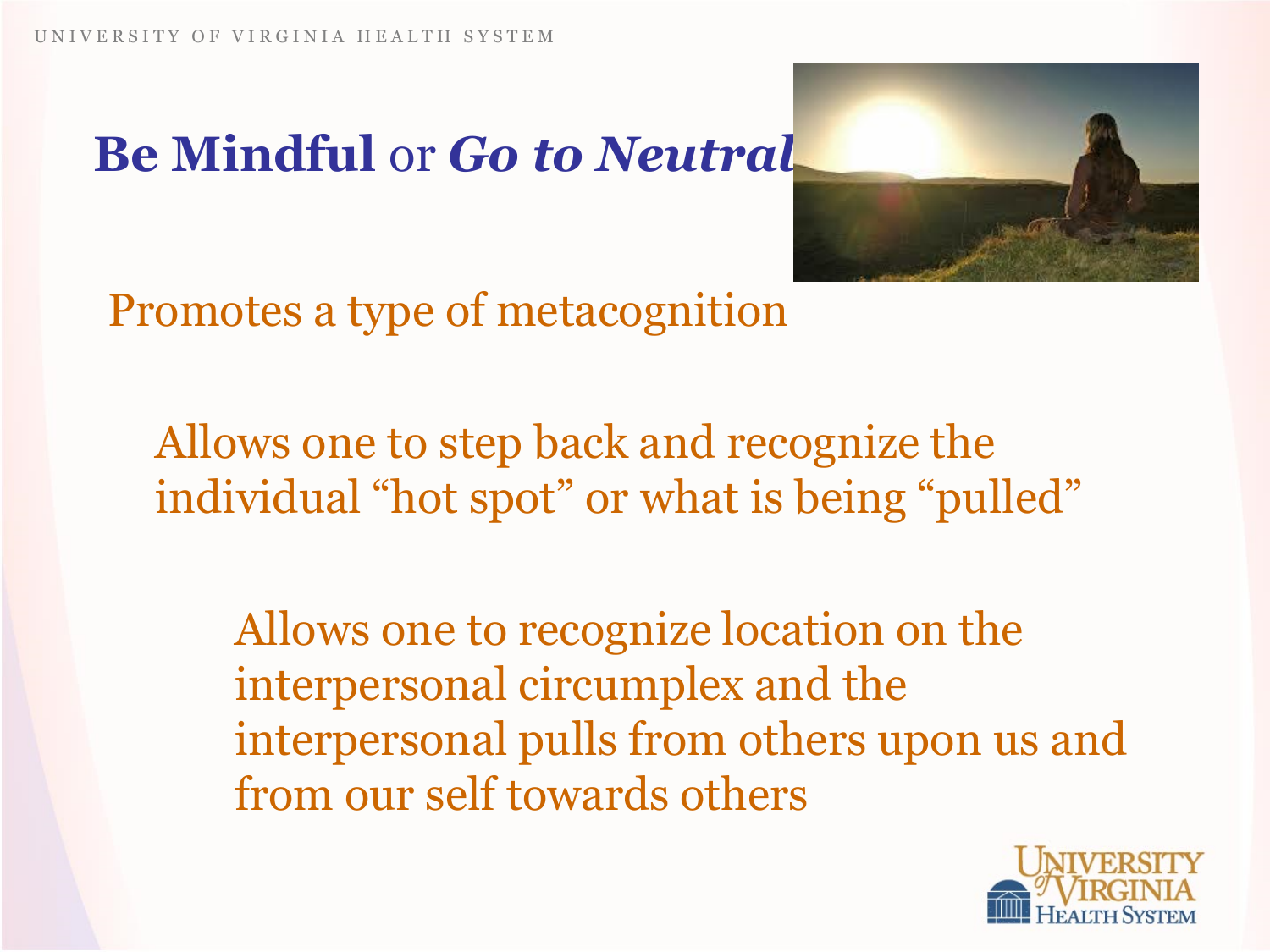### **S.T.O.P**

**S**top: *pause for a moment*

**T**ake a Breath: *to calm* 

**O**bserve: *what am I feeling What are my goals? What are my choices?*



**P**roceed with awareness

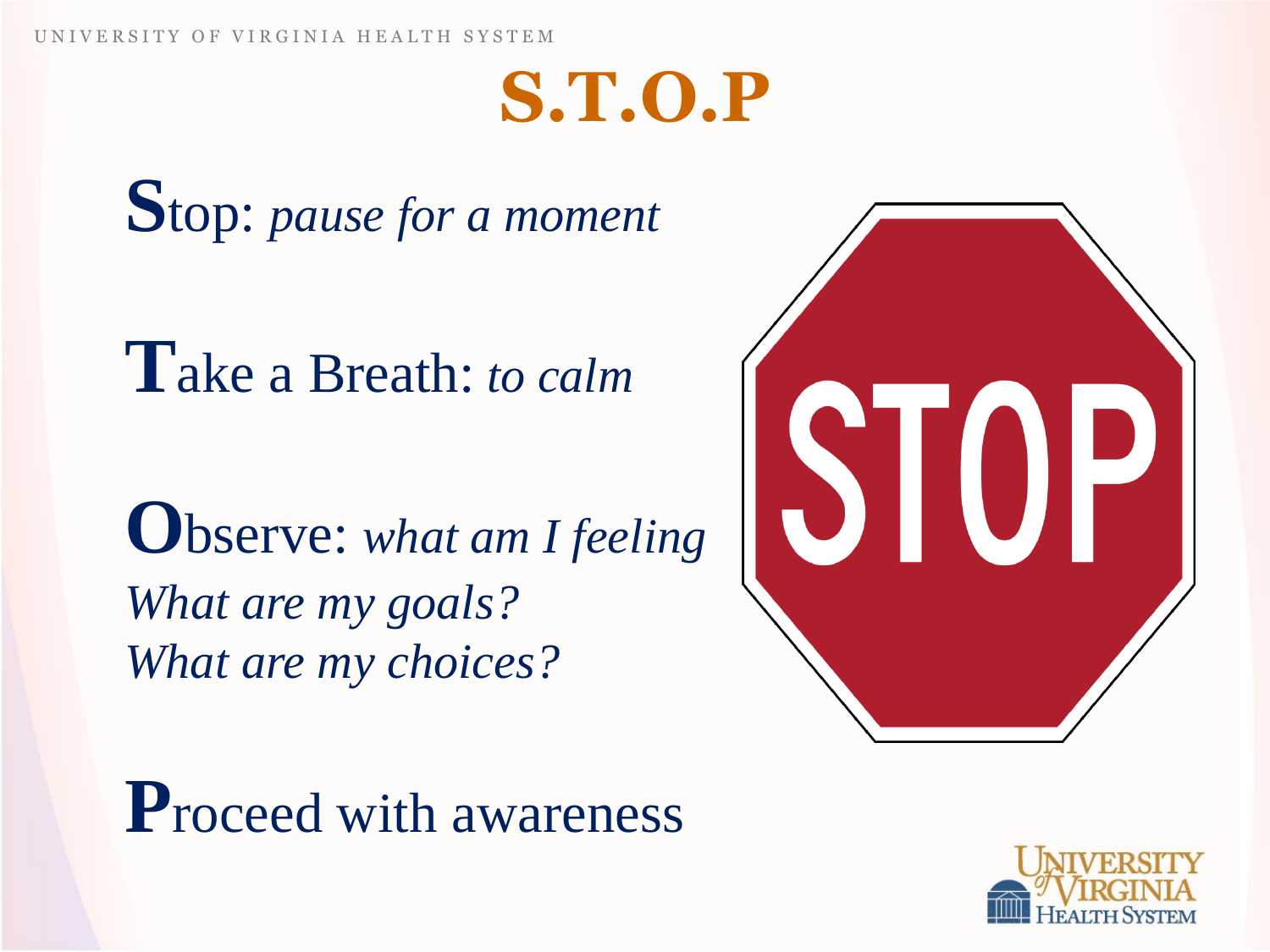### **How to Use This Mindfully**

### Better able to:

- understand what is happening
- set and meet our interpersonal intention
- see more options and possibilities
- maintain or create a friendly dynamic if we choose
- be less confused and frustrated by unproductive interactions
- be less likely to blame yourself or feel guilty
- be more likely to obtain interpersonal goals



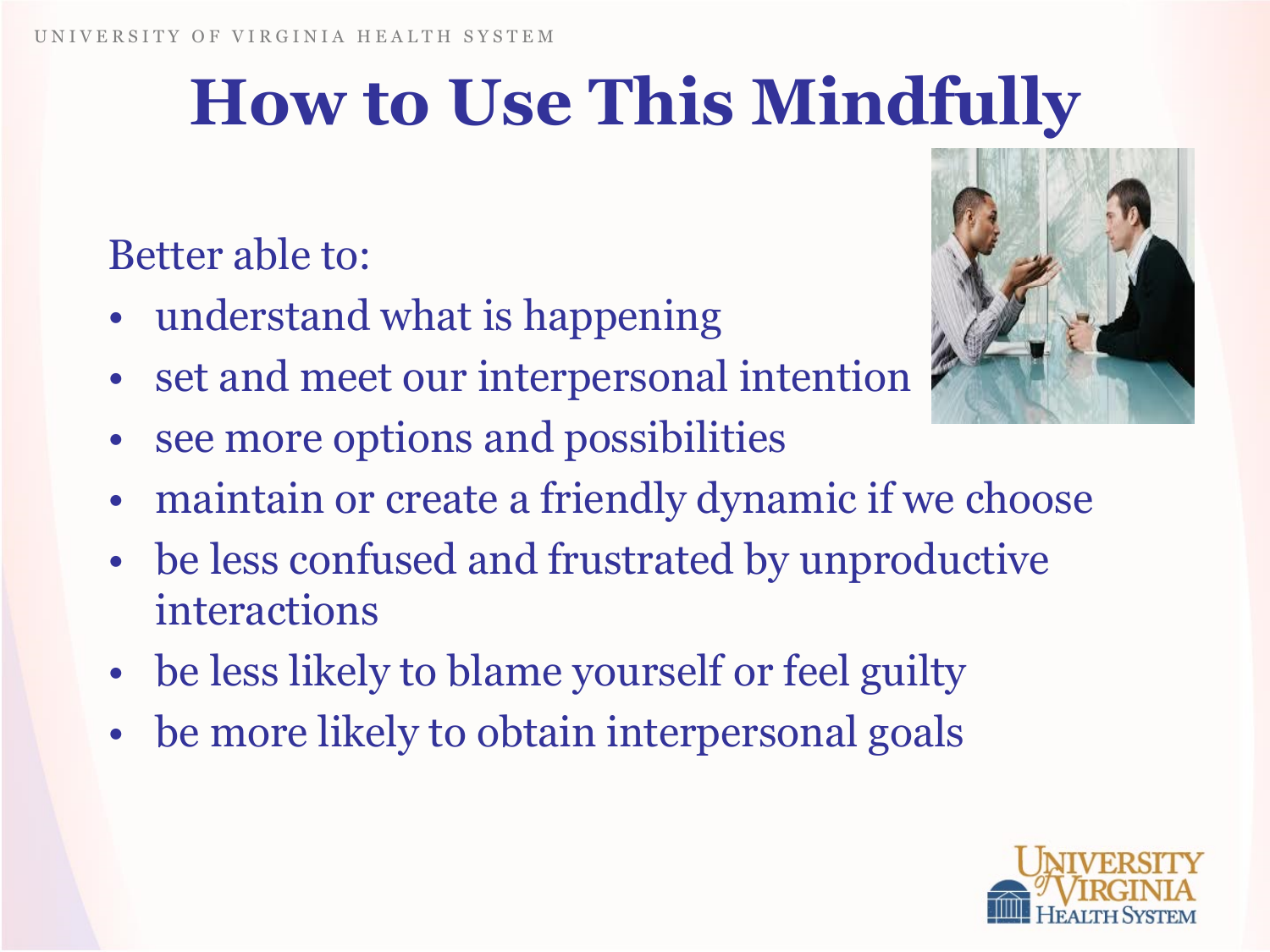### *Being assertive without being aggressive: the "stuck record" and "fogging" techniques*

Goal**:** effective communication in the face of resistance. Technique:

**The Stuck Record**= "*calm persistence"*

Repeat what you need Without raising your voice, becoming angry or irritated Stick to the point and do not give up







**Fogging:** *use when people are behaving in a manipulative or aggressive way*.

Rather than arguing back, use minimal calm response Do not get defensive, rather agree to the kernel of common truth

The "wall of fog" is the fog into which arguments are thrown but not returned

You return to the conversation when things are not as heated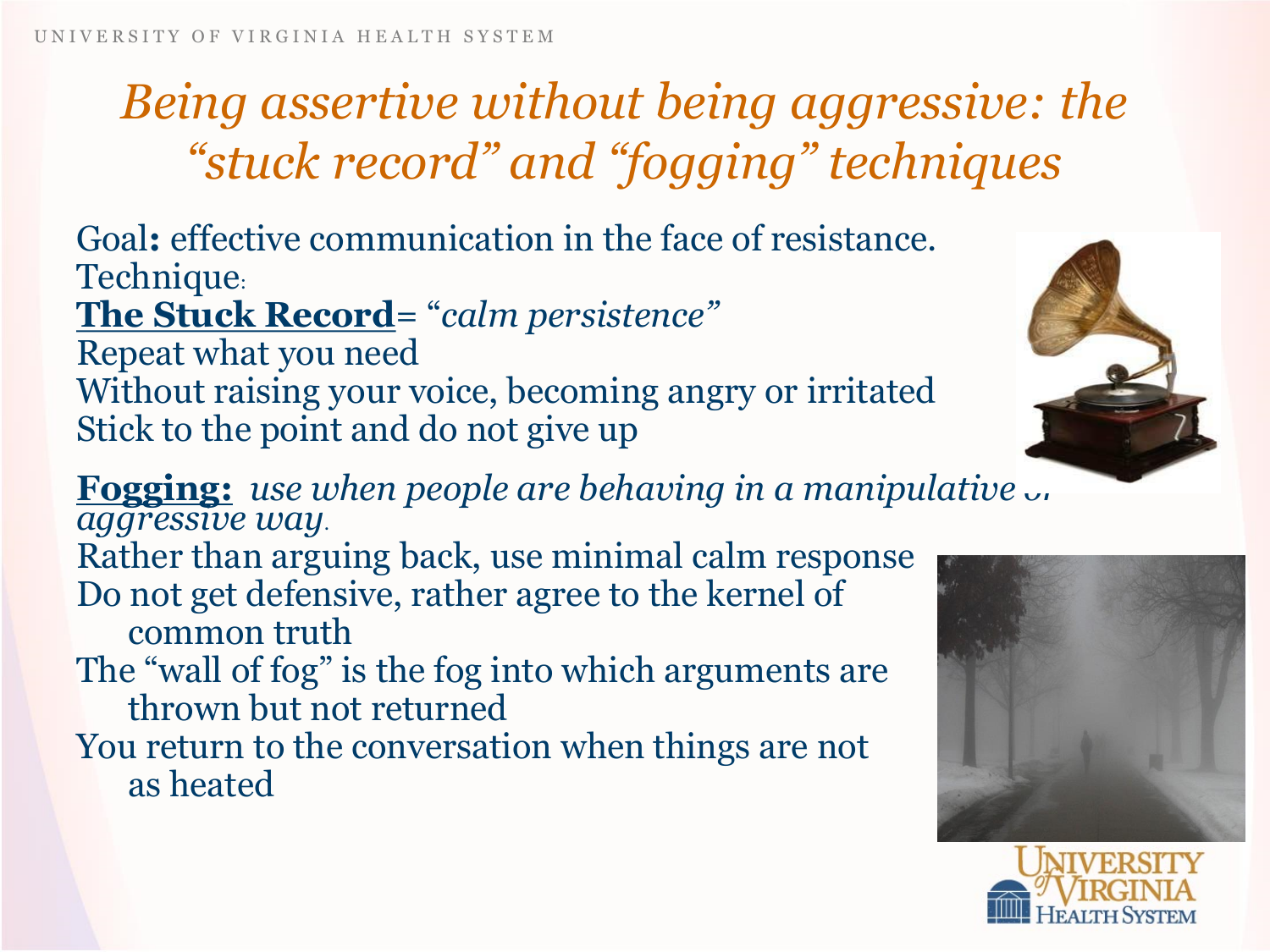#### VERSITY OF VIRGINIA HEALTH SYSTEM



### Default Stance

- Be present and mindful
- Stay open
- Stay curious,
	- learn about the other
- *Assume positive intent*







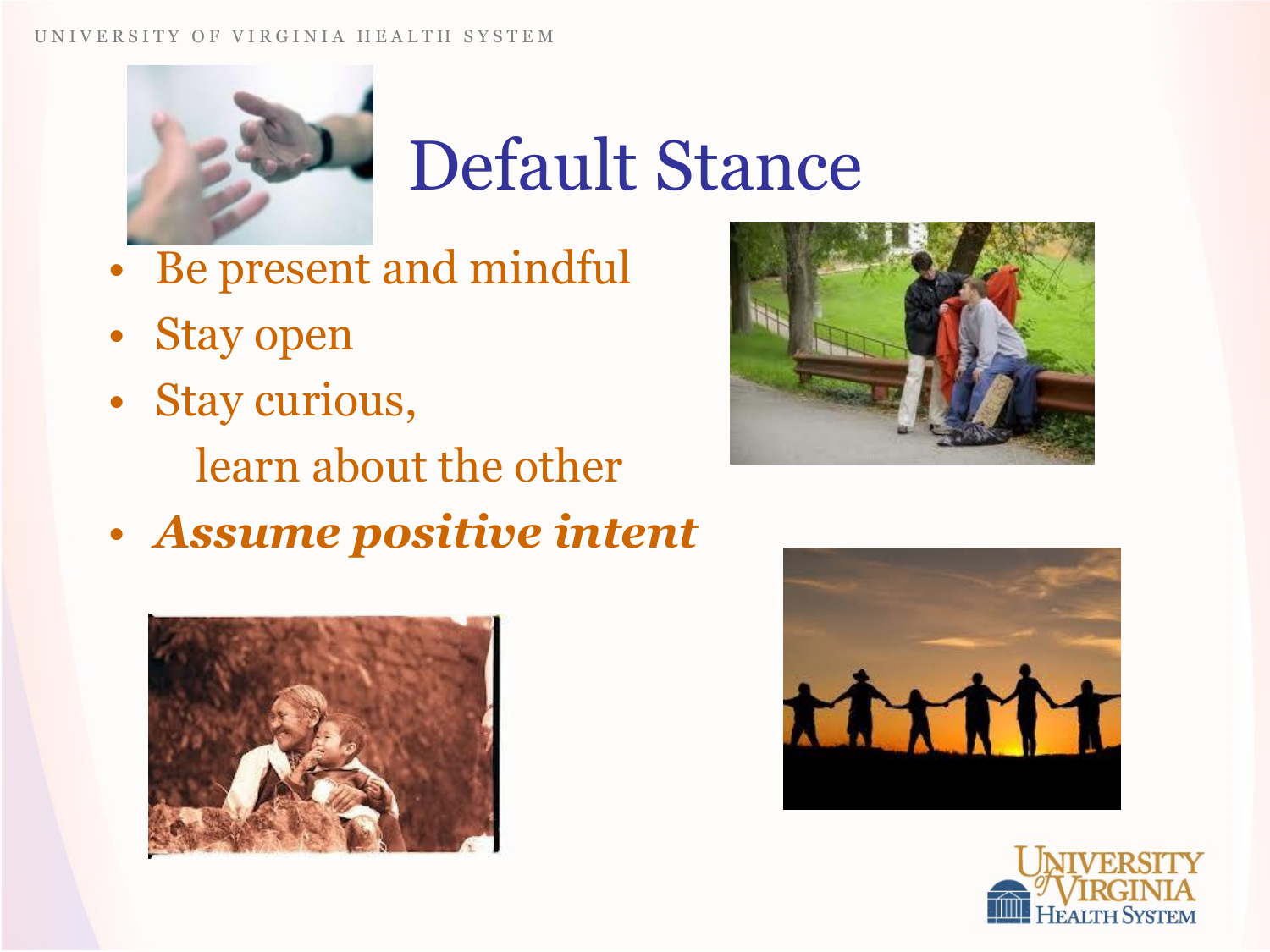#### OF VIRGINIA HEALTH SYSTEM



**For yourself**

- •more aware
- •less frustrated
- •clearer goals
- •take things less personally
- •less stressed
- •more positive

**Benefits**



**And for others** •improved communication •reduced stress •more productive •less negative emotion and more positive ones